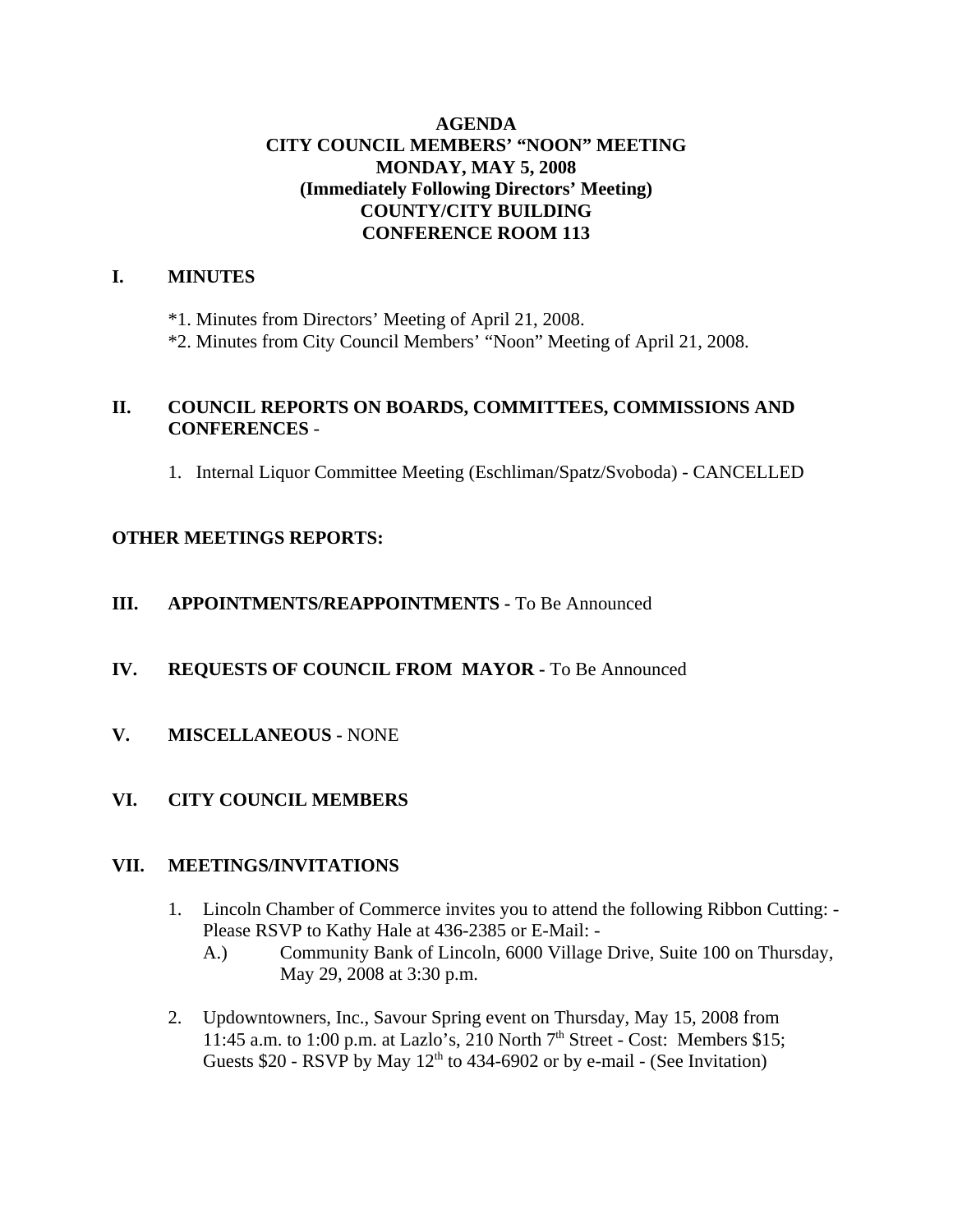- 3. Ritchie Bros. Auctioneers You and a guest are invited to our Grand Opening Celebration on Monday, May 12, 2008 - Grand Opening Reception 5:00 p.m. to 7:30 p.m. - Ribbon Cutting Ceremony & photo of attendees approximately at 5:30 p.m. at new U.S. head office, 4000 Pine Lake Road - (See Invitation)
- 4. Lincoln Chamber of Commerce 'Business After Hours' on Thursday, May 22, 2008 from 4:30 p.m. to 6:30 p.m. at The Grand Manse, 129 North  $10^{th}$  Street -Cost:  $$10/person - RSVP$  by May  $20<sup>th</sup>$  to Jaime Henning by e-mail - (See Invitation)

#### **VIII. ADJOURNMENT**

### **\*HELD OVER FROM APRIL 28, 2008.**

ca050508/tjg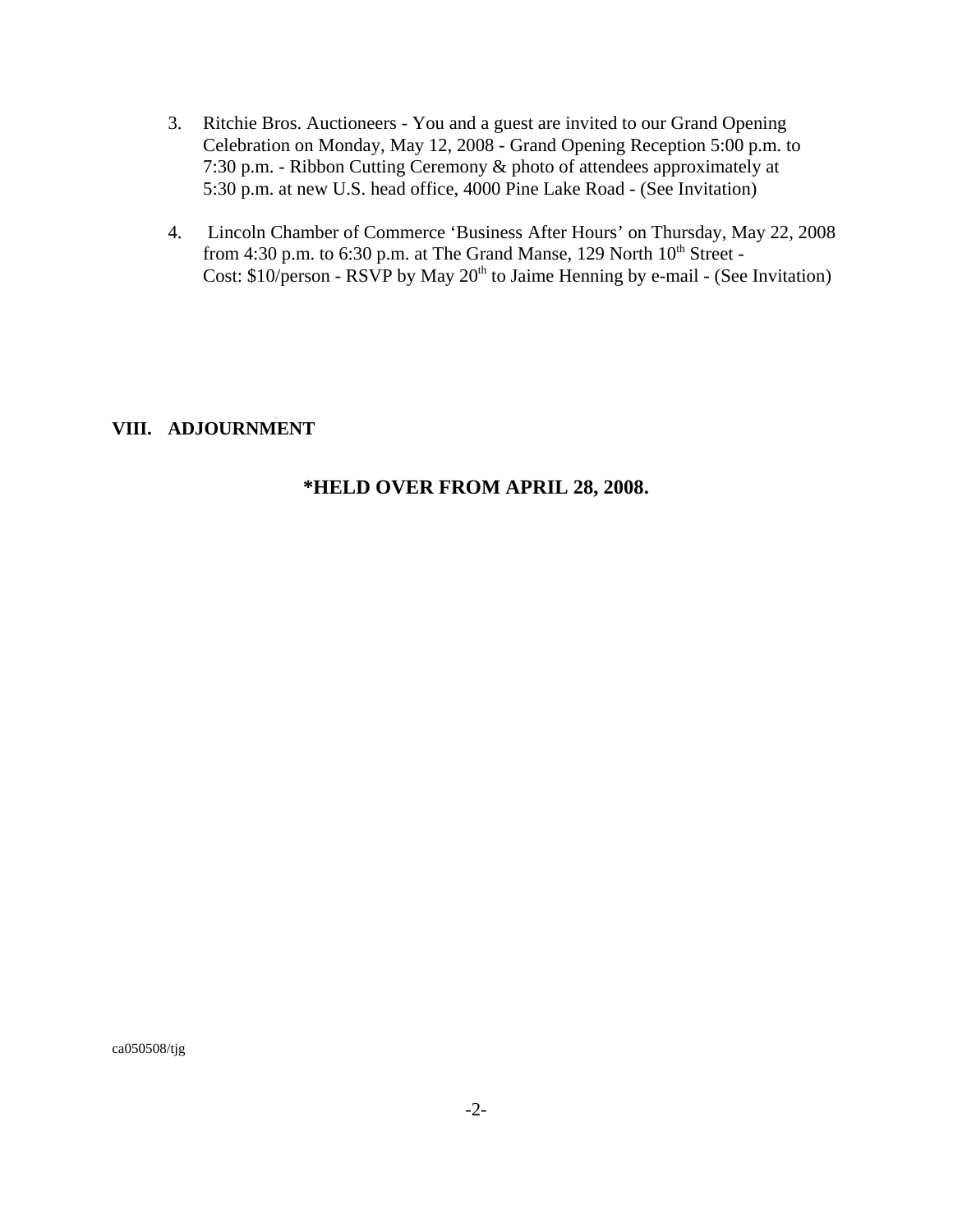## **CITY COUNCIL NOON MEETING MONDAY, MAY 5, 2008 MINUTES**

**Members Present:** Dan Marvin, Chair Robin Eschliman, Vice Chair Jon Camp Jonathan Cook Doug Emery John Spatz Ken Svoboda

**Others Present:** Rick Hoppe, Administrative Aide to the Mayor Trish Owen, Administrative Aide to the Mayor

The Nebraska Open Meetings Act Posted in Room 113. The meeting was called to order by Chairman Marvin at 11:14 am.

#### **I. MINUTES**

\*1. Minutes from Directors' Meeting of April 21, 2008.

\*2. Minutes from City Council Members' "Noon" Meeting of April 21, 2008.

Chairman Marvin stated with no discussion or corrections the above minutes are approved.

### **II. COUNCIL REPORTS ON BOARDS, COMMITTEES, COMMISSIONS AND CONFERENCES**

#### **1**. **Internal Liquor Committee Meeting Eschliman/Spatz/Svoboda Cancelled**

### **2. Bar Walk Svoboda/Eschliman/Spatz**

Svoboda stated the Bar Walk was well attended. A briefing by Linda Majors, NU Directions Coordinator, included information on how we got to this point in our liquor laws. After questions and answers formed into groups, each led by an officer, and walked the downtown bar area. Being his third bar walk Svoboda commented nothing much has changed. Saw various activities, but actually a quiet night. If done on a typical fall Friday/Saturday would probably have seen more.

Eschliman said since 1982 we are unable to restrict the number of bars, but bars serving food seem to have fewer problems. She suggested possibly looking into some type of food requirement. Camp questioned if legally they could, with Svoboda adding it would have to be a state law. Discussion on "grandfathering"certain bars. Spatz stated a map showed all bar/alcohol locations with highlights of calls of service. At 1:00 am the Haymarket area had no calls of service but to the east the map was highlighted at numerous locations, with the reason given being the Haymarket area primarily serves food.

Marvin commented it isn't always a DUI incident if people are over-served as many probably come from campus and walk both ways. Svoboda added cabs are readily available, usually at reduced, or no cost, rates. Eschliman then gave a report on binge drinking.

Camp asked what period the call statistics covered? Svoboda thought a given day, and would be the typical average service calls at various times. He stated the police, usually 8 officers with